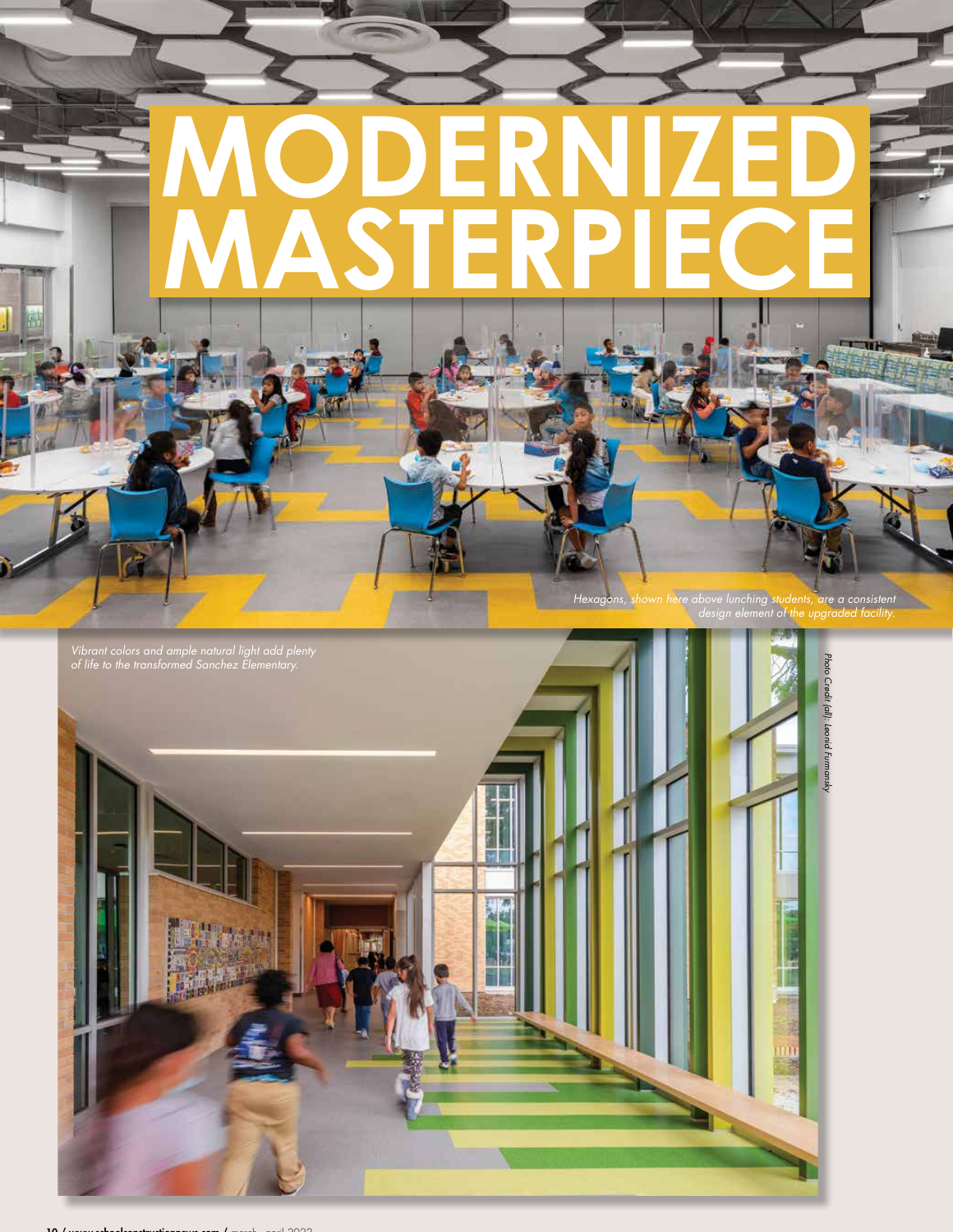## facility of the month



*The revamped school is designed to serve about 500 students.* 

# Austin-Based Elementary Gets Remarkable Revamp

#### **By SCN Staff**

WHEN it comes to astonishing upgrades that bring new life to a facility, it's hard to top the recent Texas undertaking that has energized students and staff at Austin's George I. Sánchez Elementary School.

One block east of Interstate Highway 35 and a few blocks north of Lady Bird Lake in downtown Austin, the school has undergone a remarkable renovation, vitally renewing it without overlooking the community's historic roots and values.

Pursuant to a voter-approved 2017 bond proposal, Austin Independent School District (AISD) invested approximately \$25 million in the future of the east Austin school. First built in 1976 and named after Dr. George I. Sánchez, a pioneer in bilingual education, the 80,000-square-foot modernized school is designed to serve just over 500 elementary students.

Working with a diverse community within a rapidly growing city, McKinney York Architects— including Project Principal Michelle Rossomando, AIA, RID; Project Architect Navvab Taylor, AIA, RID, LEED AP BD+C; and Project Manager Patricia Hunt, AIA, RID, LEED AP—spearheaded meetings with community stakeholders to enable all parties to contribute to the vision for the future of Sánchez Elementary.

McKinney York led dual-language community meetings, envisioning exercises, listening sessions, and surveys with groups of stakeholders including teachers, parents, and community members, throughout the ongoing process—encouraging vital input that was invaluable to the project's success.

"Community engagement made the entire project so much better," reflected firm President Rossomando. "The end result would not have had the richness or authenticity without the community's guidance and input."

AISD Director of Bond Planning and Project Controls, Drew Johnson, added

### Design Insights

Michelle Rossomando, AIA, RID, Principal, McKinney York Architects, recently shared sc thoughts with SCN on her firm's amazing Austin undertaking.

How did the Sanchez Elementary project stand out most from other school projects you've *on in recent years?*

This was a great opportunity to work with Austin ISD on the implementation of their new 'Ed Sp a set of guidelines to create 21 st century learning environments to offer state-of-the-art techno community spaces in modernized facilities. Much of our work focuses on spaces for higher education and these new principles reflect many of the same trends we are seeing at colleges  $\overline{\phantom{a}}$ universities – flexible and collaborative learning spaces, communal gathering spaces, an that support technology and audiovisual use.

#### *Does the new facility encapsulate any vital current educational trends?*

The new facility reflects current trends in education that learning happens in a variety of se and needs to be flexible to accommodate individuals and small groups as well as the  $\epsilon$ Classrooms are clustered into 'learning neighborhoods', which share an open collaborative space well as several small group rooms. This encourages mobility and invites interaction betw enhancing the learning experience.

#### *What do you think are some of the most interesting spaces within the new school?*

We turned an underutilized internal courtyard into a Learning Stair, now a vibrant gather space at the heart of the school. This space extends the seating capacity of the Dining Comm unity wide events, while also providing a direct connection to the upper grade-level learr porhoods and Library. On a recent visit, the school was using the Learning Stair for a liter rent, with books placed all over the seating area. As oral presentation is import language school, we created small impromptu performance areas where students could prac speaking in front of their class, including one with a raised "stage". Finally, we created a new doul height space in a central location to honor the school's existing murals, which had to be part of the renovation. Here, teachers gather their students in a new collaboration space beneath mural and utilize the artwork on a range of subjects, including geography, history, and art.

#### *What kind of feedback have you received on the project so far?*

On the first day of school this fall, we were thrilled to see Austin ISD Superintendent Stephan Elizalde at Sánchez Elementary interviewed on the local news welcoming all the students and fa back to campus. The site design changed drop off and pick up circulation by creatin entries – buses on the city side facing west and cars on the neighborhood side facing east. Th vastly improved traffic flow and provided more space for queuing of vehicles at both locations. The principal recently shared that the kids are excited and love coming to the new school; she also st that the renovation is so transformational, it's amazing to think that it's still the sa